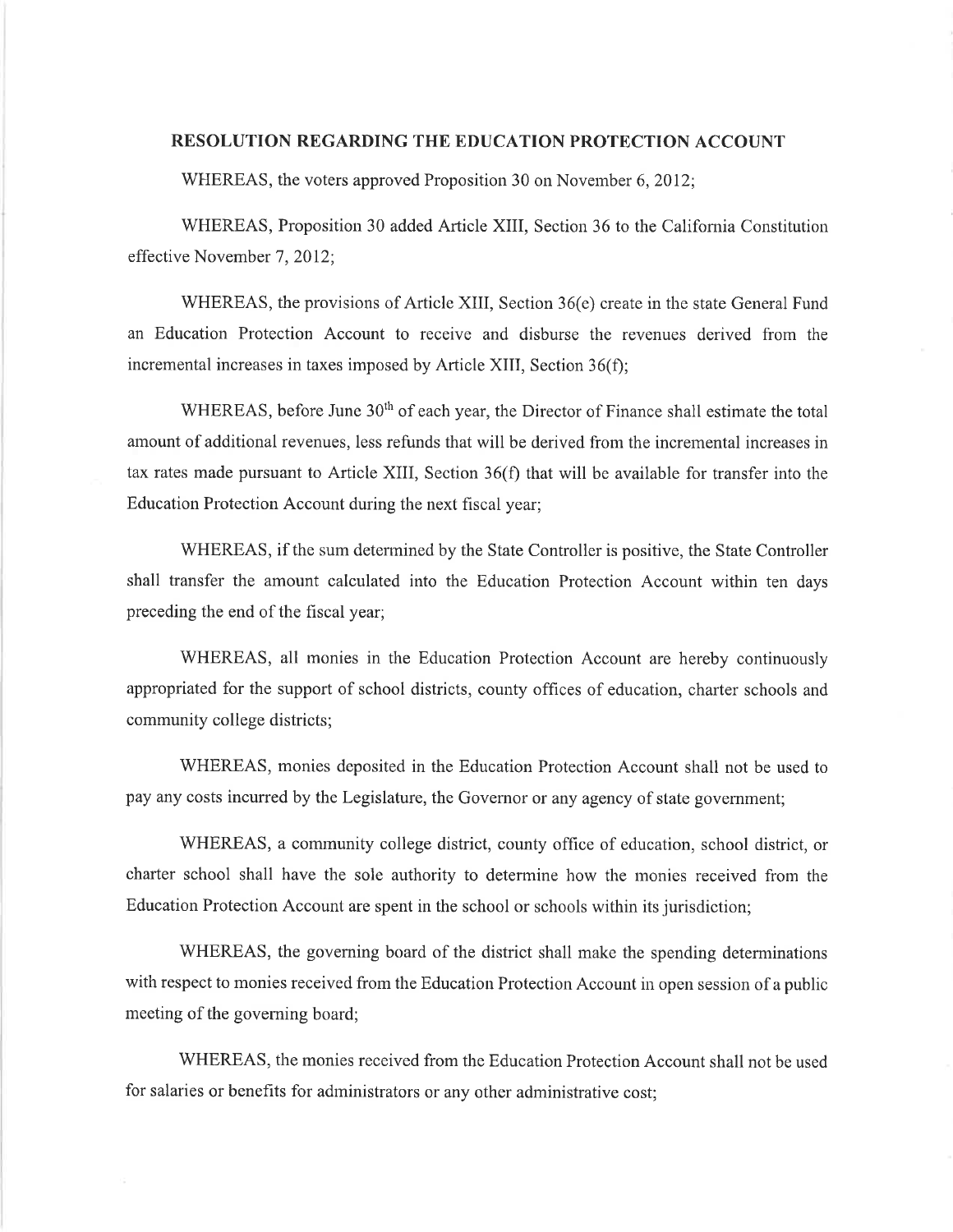WHEREAS, each community college district, county office of education, school district and charter school shall annually publish on its Internet website an accounting of how much money was received from the Education Protection Account and how that money was spent;

WHEREAS, the annual independent financial and compliance audit required of community college districts, county offices of education, school districts and charter schools shall ascertain and verify whether the funds provided from the Education Protection Account have been properly disbursed and expended as required by Article XIII, Section 36 of the California Constitution;

WHEREAS, expenses incurred by community college districts, county offices of education, school districts and charter schools to comply with the additional audit requirements of Article XIII, Section 36 may be paid with funding from the Education Protection Act and shall not be considered administrative costs for purposes of Article XIII, Section 36.

NOW, THEREFORE, IT IS HEREBY RESOLVED:

 $1.$ The monies received from the Education Protection Account shall be spent as required by Article XIII, Section 36 and the spending determinations on how the money will be spent shall be made in open session of a public meeting of the governing board of California Virtual Academy at Kings;

In compliance with Article XIII, Section 36(e), with the California Constitution,  $2.$ the governing board of the California Virtual Academy at Kings has determined to spend the monies received from the Education Protection Act on certificated teacher salaries and benefits, facilities, rents, leases, maintenance and operations, 1% oversight, and special education instruction services.

Voice Vote:

| Ayes:                             | No: |
|-----------------------------------|-----|
| September 9, 2021<br>Date:        |     |
| Certification of Board Secretary: |     |